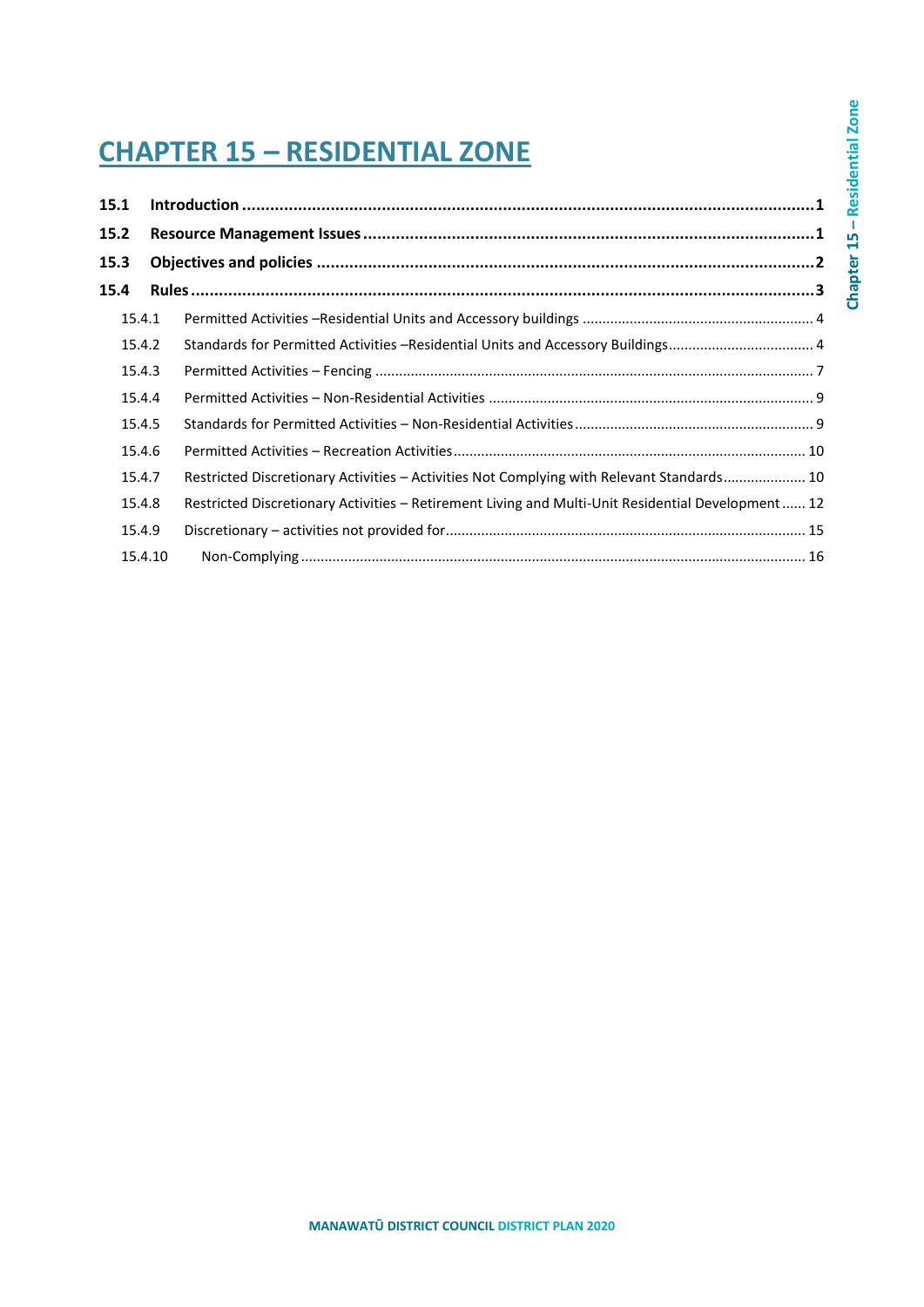*Page Intentionally Left Blank*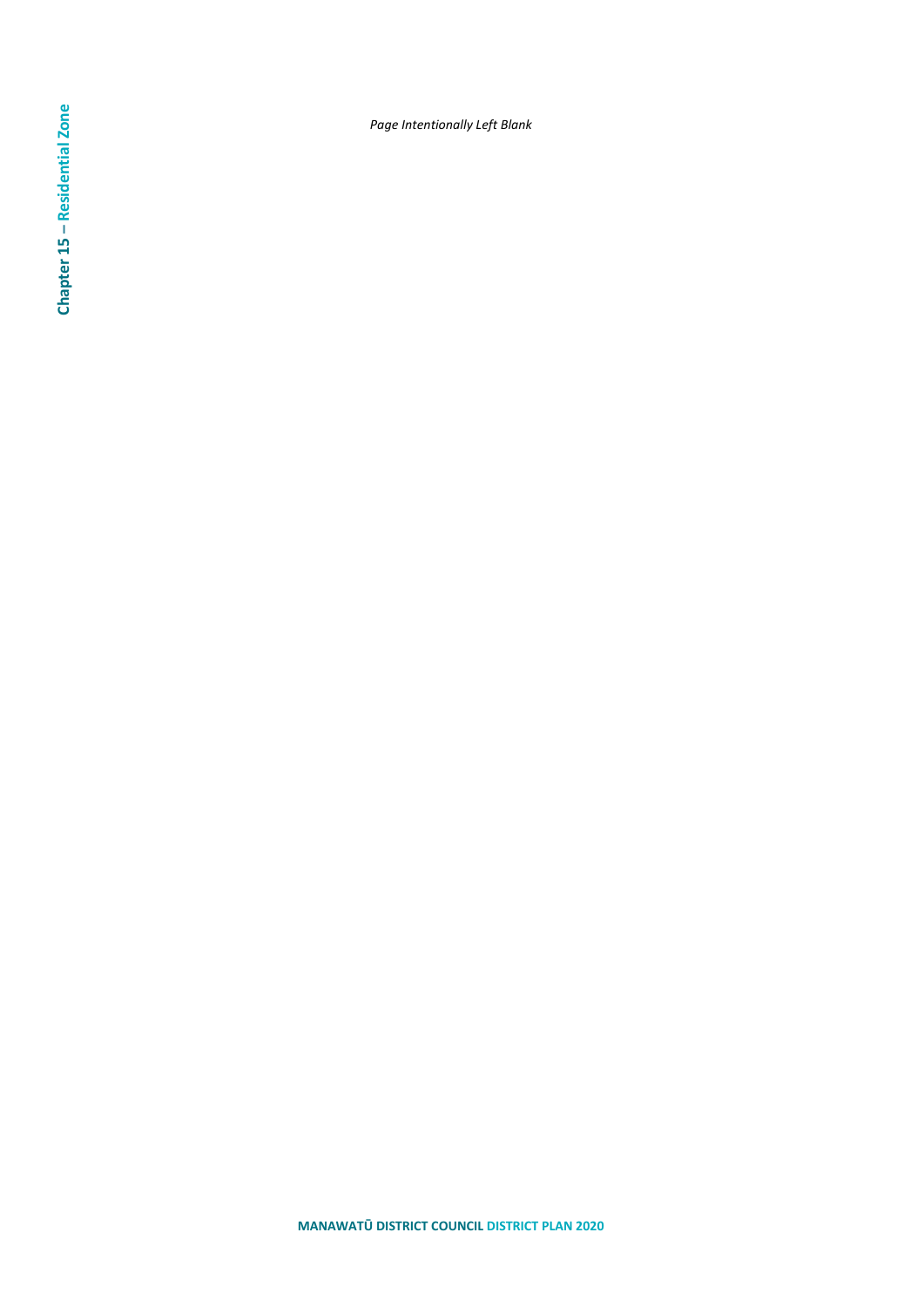# **15.0 RESIDENTIAL ZONE**

# <span id="page-2-0"></span>**15.1 Introduction**

Maintaining and enhancing the mixed residential character and amenity of Feilding's residential **zone** is a key focus of the District Plan. Feilding has a variety of housing and lot density, open space, and **community facilities** all within easy access of the town centre.

The focus of this chapter is the rezoning of the new **Growth Precinct 4** area. It is expected that future plan changes will expand this section with provisions for the entire Residential **Zone** in the District Plan.

# <span id="page-2-1"></span>**15.2 Resource Management Issues**

The following resource management issues have been identified in relation to urban growth in the **Growth Precinct 4** area:

- 1. **Effect**s of residential development on **natural and physical resources**, including the vibrancy of the town centre, infrastructure, wastewater, water supply, stormwater, and the safety and efficiency of the roading network.
- 2. The potential fragmentation and lack of connectivity through subdivision and the prevalence of cul-de-sacs creating poor urban design outcomes.
- 3. Ensuring that development improves the health, safety and resilience of communities.
- 4. The location and design of housing and **accessory building**s ensures high onsite amenity and effective use of private open space.
- 5. The importance of open spaces, permeable areas and vegetation in residential areas and the positive contribution trees and vegetation make to residential **amenity values**.
- 6. The scale, character and intensity of the **effect**s of non-residential activities in the residential **zone** and compatibility with residential activities.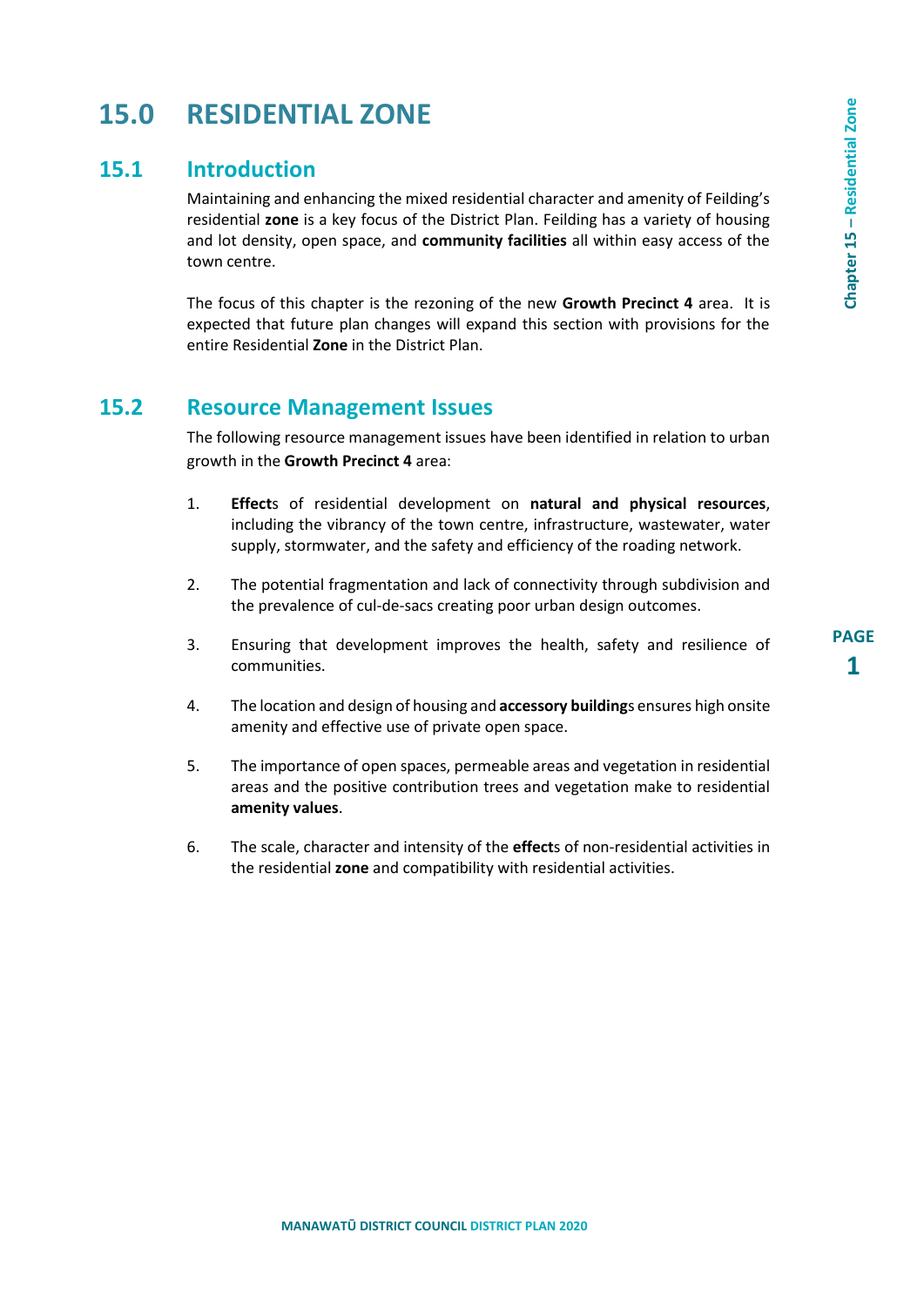# <span id="page-3-0"></span>**15.3 Objectives and policies**

# *Objective 1*

To maintain or enhance the mixed residential character and amenity of Feilding's Residential **Zone**, including the neighbourhood amenities for its residents.

#### *Policies*

- 1.1 To maintain the low density residential development pattern of Feilding.
- 1.2 To achieve a high quality residential **streetscape environment** through providing for trees on berms and in public areas, and room for planting on residential lots.
- 1.3 To ensure all residential lots have adequate access to sunlight for homes and outdoor living areas without prolonged shading from **building**s and structures.
- 1.4 DELETED NPS-UD 2020

## *Objective 2*

To promote development within **Growth Precinct 4** that creates an attractive, healthy and safe place to live.

#### *Policies*

- 2.1 To enable development in general accordance with the **Growth Precinct 4** Structure Plan (Map 8.1).
- 2.2 To minimise adverse visual **effect**s on adjoining residential properties through controls on the **height** and scale of **building**s.
- 2.3 To encourage an active street frontage through design controls for new **residential unit**s, garages and fencing, whereby garages do not dominate the **streetscape**.
- 2.4 To ensure **building**s and structures in **Growth Precinct 4** are located and designed to manage the risk of natural hazards.
- 2.5 To require development to provide appropriate **permeable surface** areas to minimise the **effect**s of stormwater flooding.
- 2.6 To ensure development achieves sustainable connectivity that enables people to easily and effectively move around by driving, walking and cycling as demonstrated by the **Growth Precinct 4** Structure Plan.
- 2.7 To manage the risk of stormwater inundation by requiring low impact stormwater design solutions, minimum floor levels and by ensuring all lots have adequate pervious surface.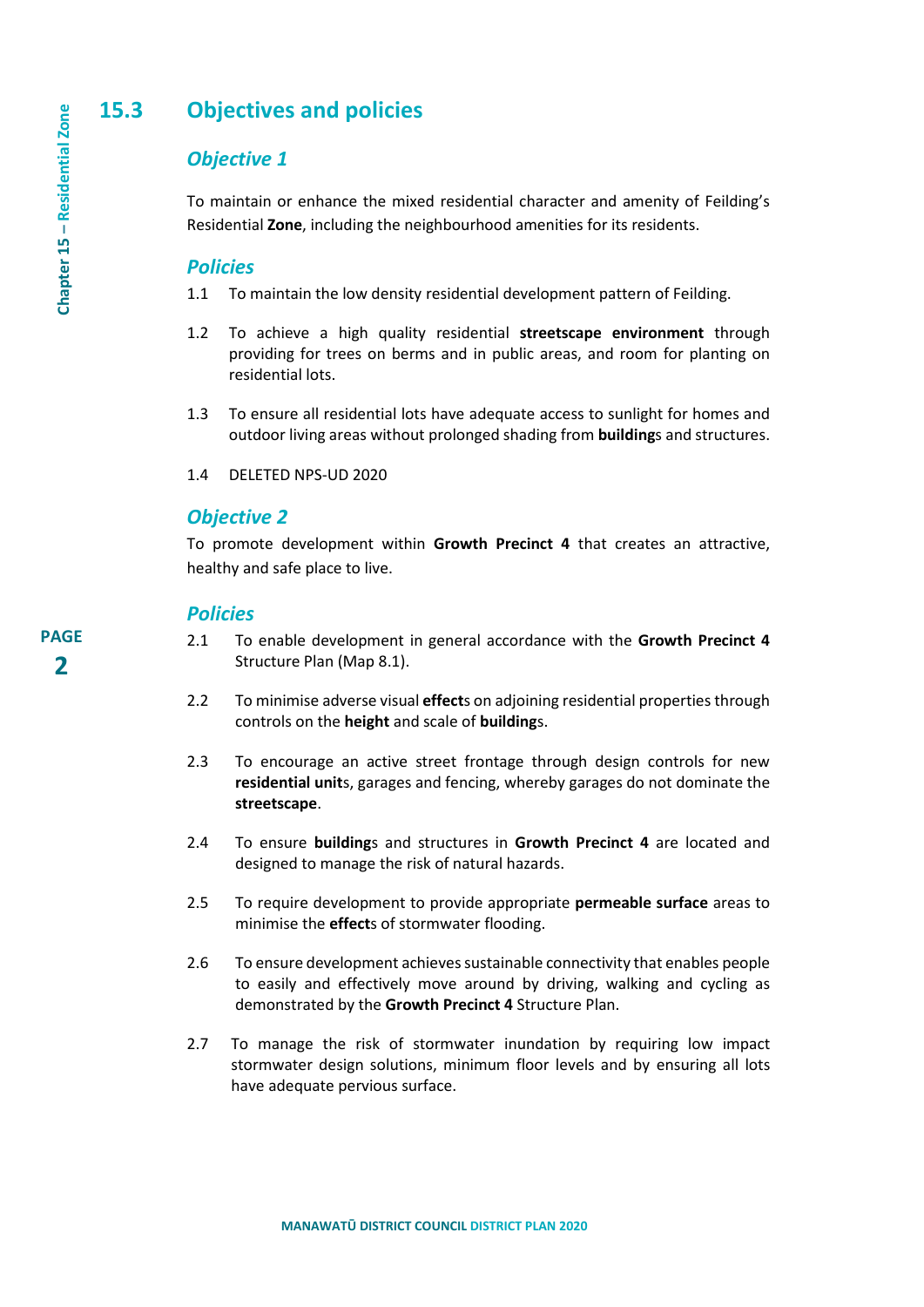# *Objective 3*

To control the **effect**s of commercial and non-residential activities on the character and amenity of the residential **environment** within **Growth Precinct 4**.

### *Policies*

- 3.1 To restrict commercial and non residential activities in the Residential **Zone** which are unsightly or otherwise detract from the **amenity values** and ambience of the Residential **Zone**.
- 3.2 To control the **effect**s of the scale and character of commercial and nonresidential activities and **building**s within the Residential **Zone**.
- 3.3 To avoid the establishment of activities which create adverse **effect**s on the amenity and ambience of the residential **environment**.
- 3.4 To ensure outdoor storage spaces are screened from public viewpoints.

### *Objective 4*

To ensure that any **multi-unit residential development** and retirement living achieves high quality residential amenity.

### *Policies*

- 4.1 To encourage comprehensively designed higher density development that is attractive to residents, responsive to housing demands, achieves high quality urban design and onsite amenity, is integrated and sympathetic with the amenity of the surrounding residential area and provides a positive contribution to **Growth Precinct 4**.
- 4.2 To ensure **residential unit**s have living areas that are located and orientated to optimise sun exposure, natural lighting and views to public spaces.
- 4.3 To discourage **habitable room**s that face south only.
- 4.4 To require private and public areas to be differentiated and defined, while ensuring **building**s retain reasonable visual privacy and daylighting for all adjacent **residential unit**s and properties.
- 4.5 To ensure higher density development incorporates open space and landscaping that is well planned and designed to deliver high levels of residential amenity and well located, good quality open spaces.
- 4.6 To ensure individual **residential unit**s or multi **residential unit**s on a **site** are clearly expressed and entrances are signalled and readily visible from the street or entranceways.

# <span id="page-4-0"></span>**15.4 Rules**

Rules in this chapter apply to **Growth Precinct 4** and the chapter needs to be read in conjunction with the District Wide Rules in Chapter 3.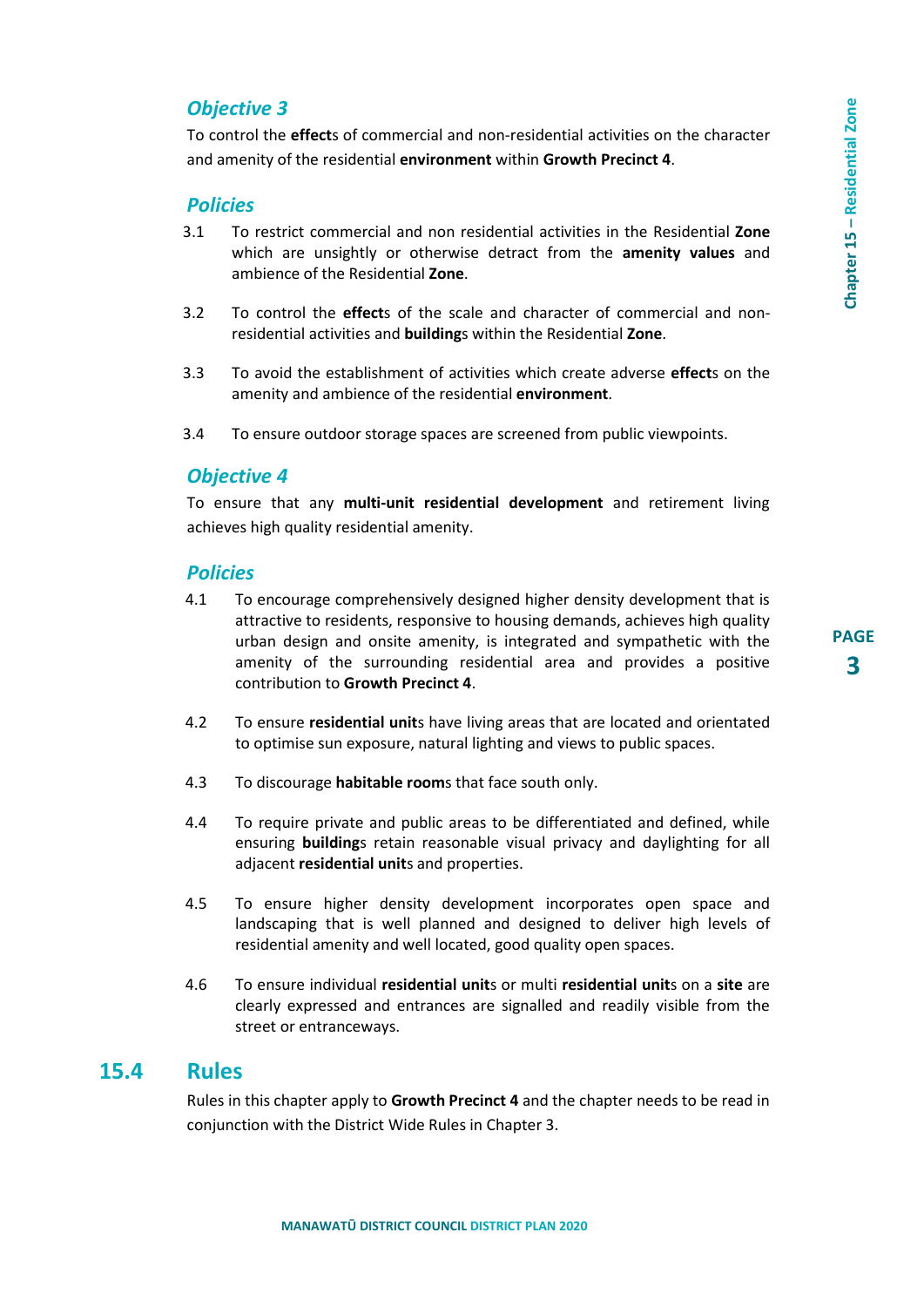# <span id="page-5-0"></span>**15.4.1 Permitted Activities –Residential Units and Accessory buildings**

The following activities are **Permitted Activities** within **Growth Precinct 4**, provided that they comply with the standards in Rule 15.4.2 below:

- a. One **residential unit** on a **site**.
- b. **Accessory building**s.

# <span id="page-5-1"></span>**15.4.2 Standards for Permitted Activities –Residential Units and Accessory Buildings**

The **permitted activities** specified in Rule 15.4.1 above for **Growth Precinct 4** must comply with the following standards:

#### a. **Site Coverage**

Maximum **building site coverage** of 35%.

#### b. **Building** Envelope

- i. Maximum **height** 9m
- ii. All parts of a **building** must be contained within a 45 degree plane commencing at 2.8 metres above ground level inclined inwards at right angles in plan. See Figure 15.1 below.
- iii. The **height** recession plane in condition b.ii above does not apply to:
	- a. Eaves
	- b. Solar panels and water heaters
	- c. **Antenna**s, aerials or chimneys
	- d. Gable roof ends, if the total area of that part of the **building** above the **height** recession plane does not exceed 1/3 of the gable end **height**.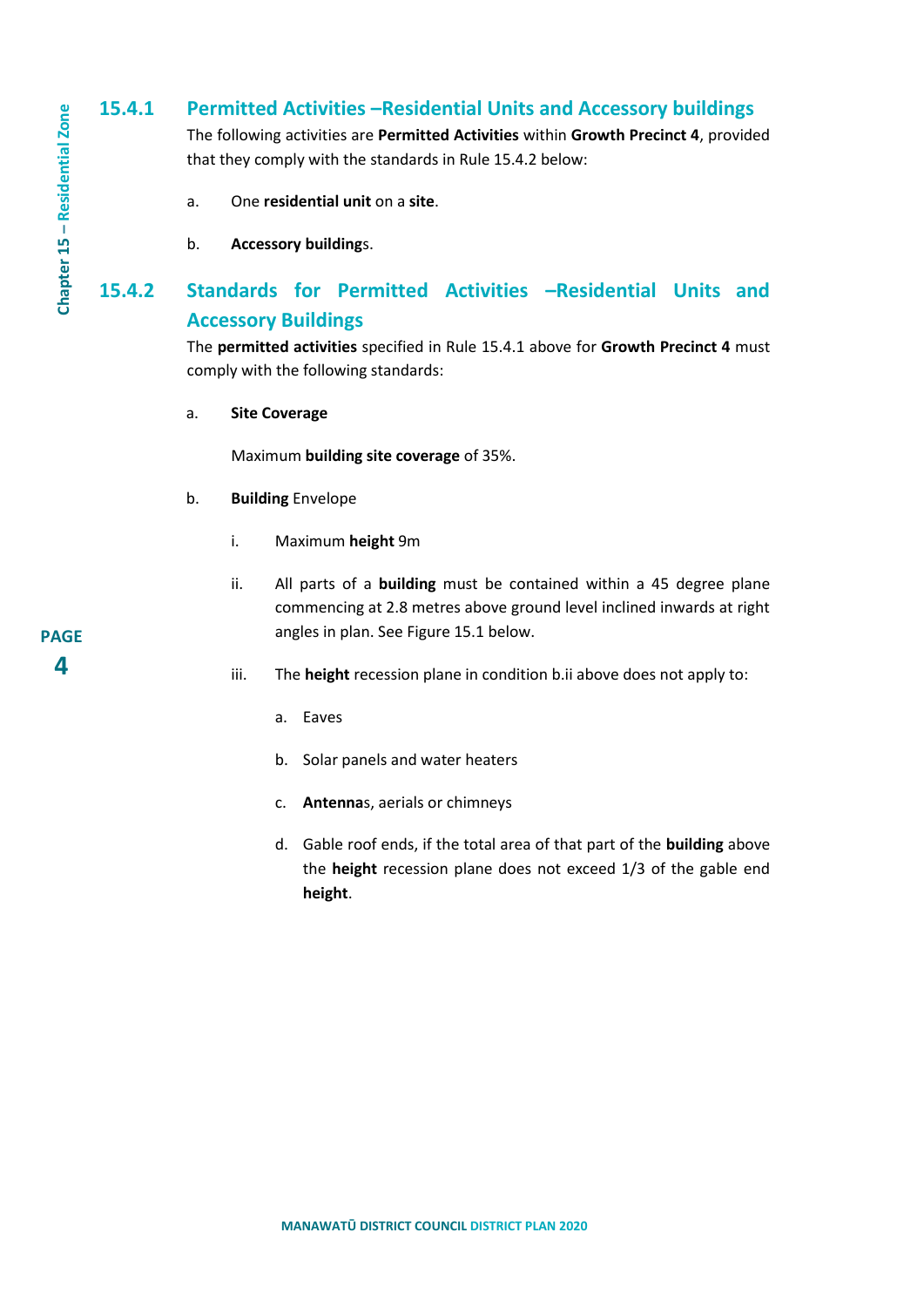

*Figure 15.1*

c. Minimum Floor Levels

Floor levels must be above the flood and stormwater inundation level predicted for a 0.5% annual exceedance probability (AEP) (1 in 200 year) flood event, plus 350mm freeboard for habitable **residential unit**s (including attached garages).

**Guidance Note: Council** has a model for stormwater that can be used to predict minimum floor levels for areas within **Growth Precinct 4**. Liaison with **Council**'s Land Development Manager is recommended. Refer to Manawatu Whanganui **Regional Council** tor flood information on the Makino (Mangakino) Stream.

#### d. **Yard**s

- i. The following **yard** setbacks apply to all **residential unit**s:
	- a. Front and rear setback: 3m
	- b. Front opening garage: 6m
	- c. Side boundary: 3m one side and 1.5m the other side.

**Chapter 15** 

**– Residential Zone**

**Chapter 15 - Residential Zone**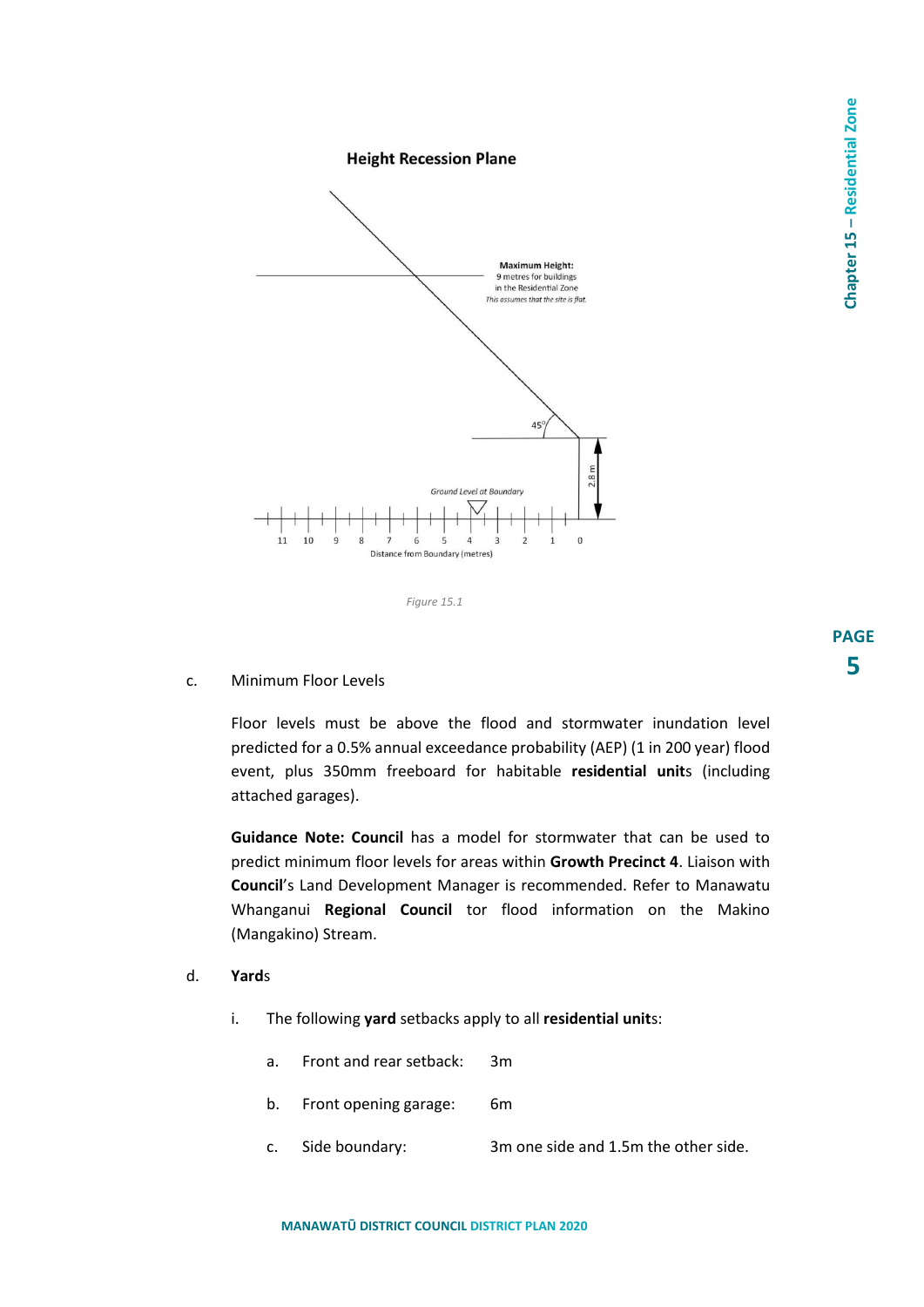Chapter 15 - Residential Zone **– Residential Zone Chapter 15** 

Where the **residential unit** is on a corner **site**, one **road** frontage is to be nominated as the frontage.

- ii. The following **yard** setbacks apply to all **accessory building**s:
	- a. Side and rear boundary: 1.5m
	- b. Between other **building**s on the **site**: 1m
	- c. 3 metres from the boundary with any **road** unless it is a garage or carport facing the **road** and having direct access from the **road**, in which case the minimum separation distance shall be 6 metres.
- iii. No new **residential unit** or **accessory building**s are erected within 10 metres of the landward edge of the Makino (Mangakino) Stream.

**Guidance Note:** If no frontage is nominated through a subdivision consent for corner **site**s, the location of the proposed access will determine the frontage for the purposes of the above rule.

#### e. Outdoor **Living Court**s

All **residential unit**s shall have an outdoor **living court**:

- i. At least  $36m<sup>2</sup>$  in area.
	- ii. That is capable of containing a circle 6m in diameter.
	- iii. Accessible directly from the **main living area**.
	- iv. Orientated east, north or west of the **residential unit**.
	- v. The outdoor **living court** cannot comprise:
		- a. part of the outdoor **living court** of another **residential unit**;
		- b. driveways, manoeuvring areas, and car parking spaces; or
		- c. **accessory building**s.

#### f. **Permeable Surface** Area

- i. 50% of the **net site area** must be maintained as a **permeable surface**. This includes decks provided the surface material of the deck allows water to drain through to a **permeable surface**.
- ii. Low Impact stormwater sensitive design solutions or devices must be implemented and maintained to treat **road** and hard stand runoff areas

**MANAWATŪ DISTRICT COUNCIL DISTRICT PLAN 2020**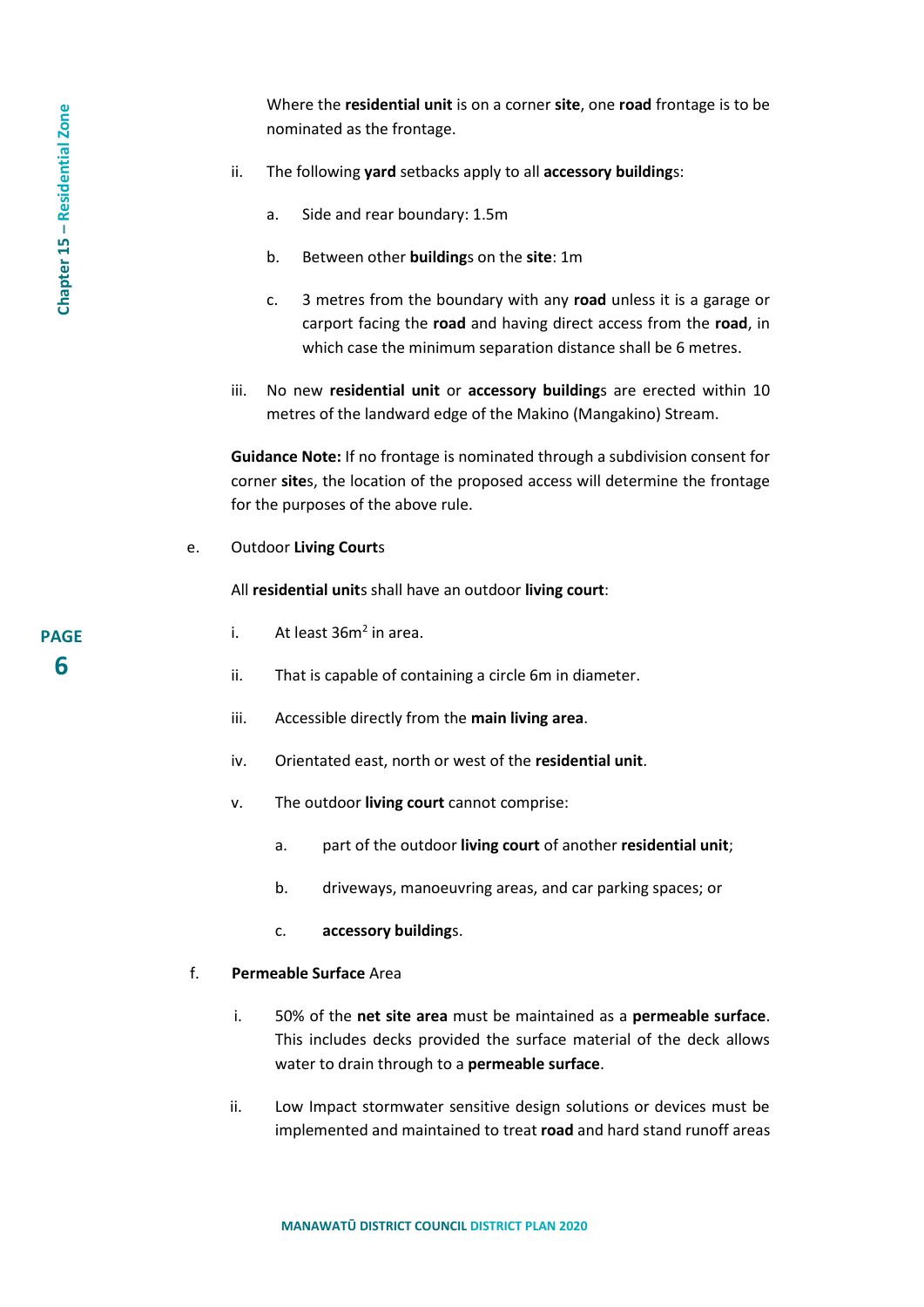ancillary to any **residential unit** or **accessory building** consistent with **Council**'s Engineering Standards.

- g. Access
	- i. Compliance with Rule 3B.4.2 and **Council**'s Engineering Standards.
- h. Parking

Compliance with Rule 3B.4.5

- i. Visual Amenity
	- i. No more than one **derelict vehicle** shall be kept within view of neighbouring property or a public place.

#### j. **Earthworks**

Compliance with Rules 3D.4.1 and 3D.4.2.

k. Fencing

Compliance with Rule 15.4.3.

#### **Guidance Notes:**

- 1. **Earthworks** are also regulated by the Manawatū-Whanganui **Regional Council** and a resource consent may be required under the rules of the One Plan.
- 2. Refer also the New Zealand Fire Service firefighting water suppliers code of practice SNZ PAS 4509:2008. This code identifies what is required for the Fire and Emergency New Zealand to have access to sufficient water for firefighting purposes.

### <span id="page-8-0"></span>**15.4.3 Permitted Activities – Fencing**

Fencing in **Growth Precinct 4** is a permitted activity provided:

a. Boundaries with public spaces and **road** frontage:

A fence on a property boundary to any **road**, public walkway or reserve must be no higher than 1.1m in **height** if not visually permeable, or no more than 1.8m in **height** if visually permeable. Visually permeable is achieved when the fence has continuous vertical or horizontal gaps of at least 50mm width between fence material(s) for half the fence. Refer to diagram below for what is considered to be visually permeable.

b. Side Boundary Fence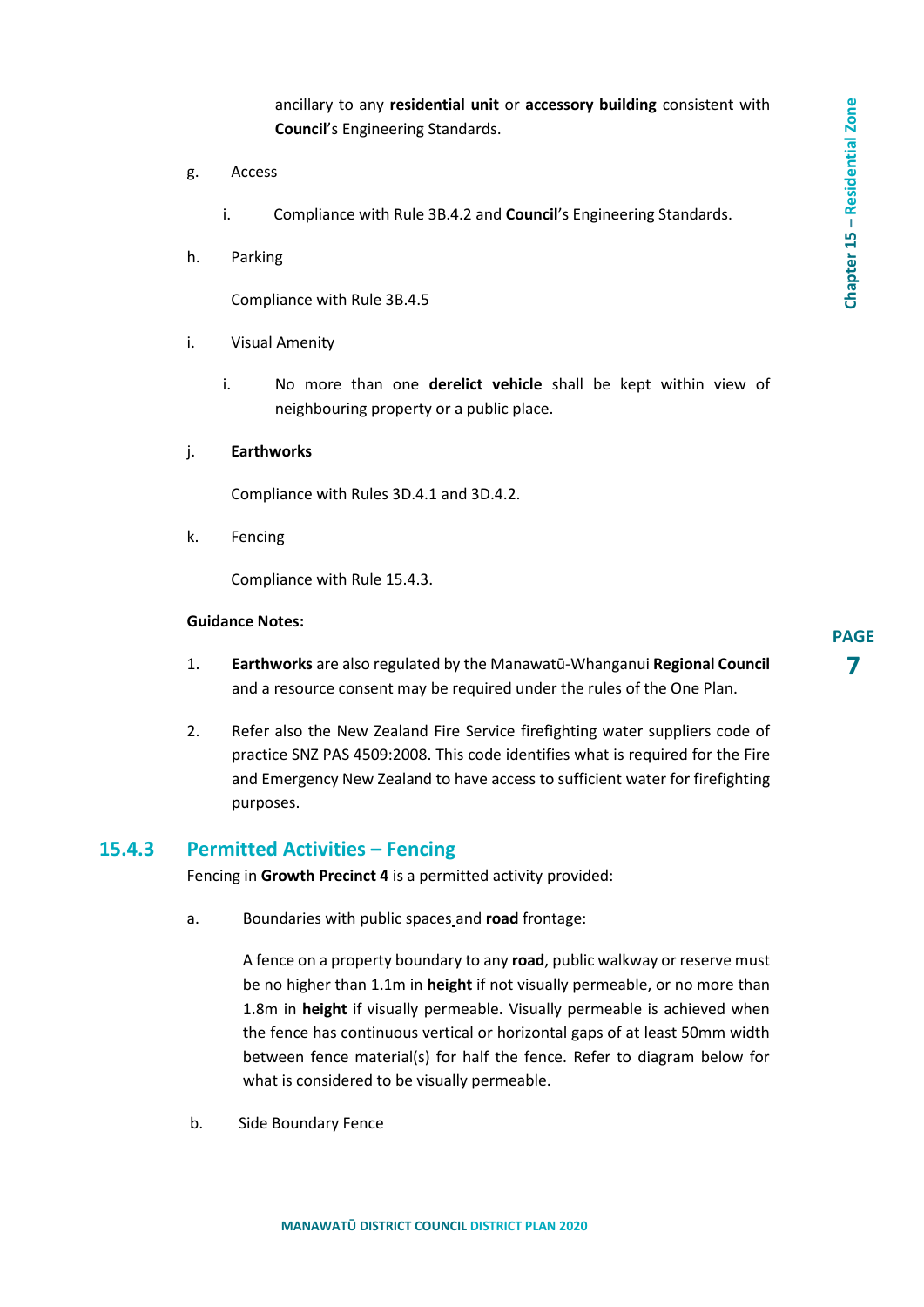A side boundary fence must not exceed 1.1 metres in **height** for a distance of 3 metres into the property from the **road** boundary when next to the driveway. After 3 metres the fence must not exceed 1.8 metres in **height**.

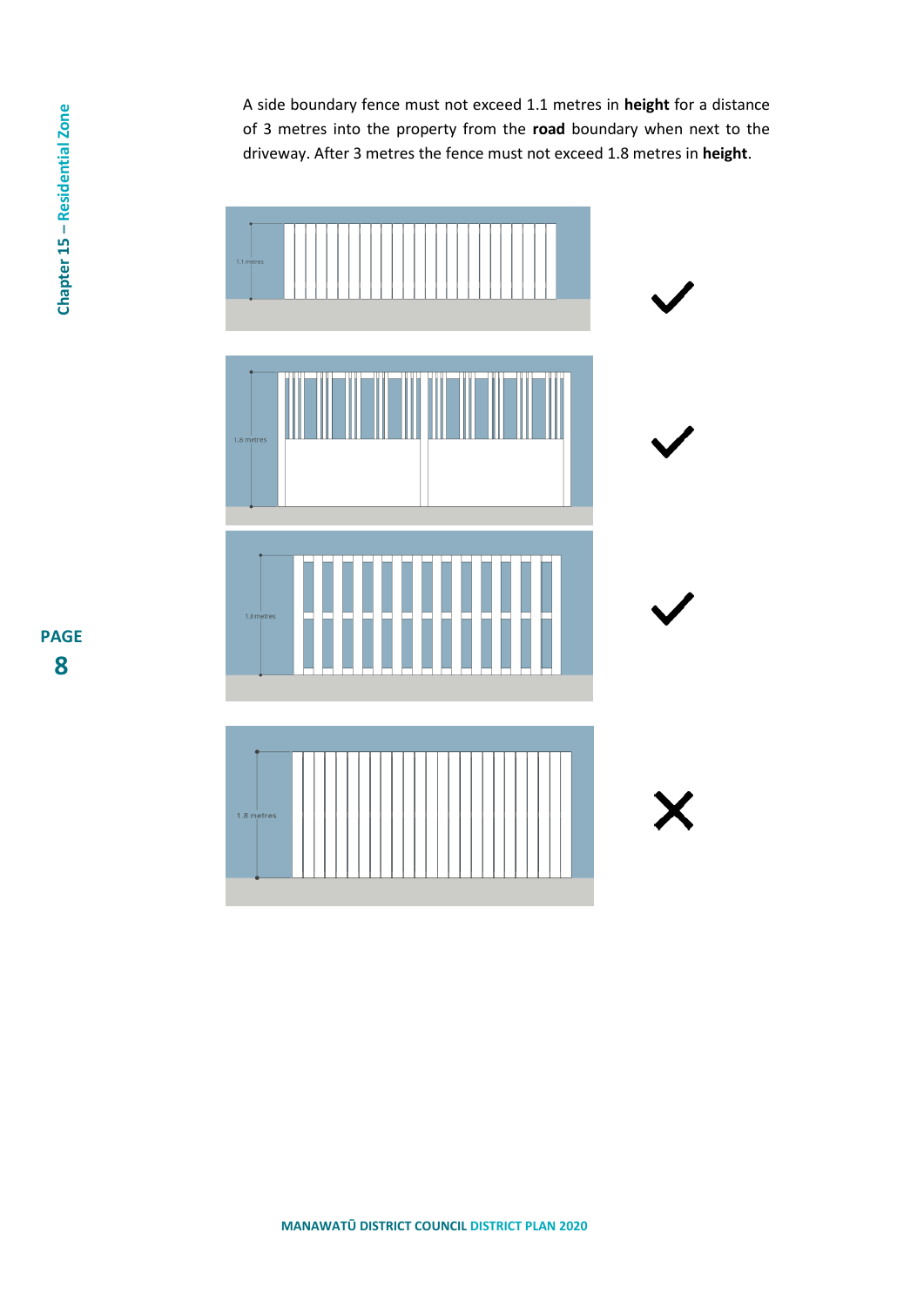### <span id="page-10-0"></span>**15.4.4 Permitted Activities – Non-Residential Activities**

The following activities are **Permitted Activities** within **Growth Precinct 4**, provided that they comply with the standards in Rule 15.4.5 below:

a. **Home occupation**s.

## <span id="page-10-1"></span>**15.4.5 Standards for Permitted Activities – Non-Residential Activities**

The **permitted activities** specified in Rule 15.4.4 above within **Growth Precinct 4** must comply with the following standards:

a. Permitted Activity Performance Standards

Compliance with Rule 15.4.2.

b. Minimum Floor Levels

Floor levels for non-residential activities must be above the flood and stormwater inundation level predicted for a 0.5% annual exceedance probability (AEP) (1 in 200 year) flood event, plus 350mm freeboard.

c. Number of staff

**Home occupation**s shall only involve people who reside at the house. No staff are permitted.

d. **Site** and Floor Area

No more than 40m<sup>2</sup> of the **residential unit** or **accessory building** (including **gross floor area** and external storage areas) may be used for the activity.

e. Hours of Operation

Non-residential activities within the Residential **Zone** may only operate between 7am and 7pm (Monday to Saturday).

f. Retailing

Only goods manufactured and grown on the **site** may be retailed or distributed from the **site**.

g. Storage and Display

No equipment, raw materials, finished or partly processed products or rubbish shall be stored or displayed outdoors, or visible from a public space.

h. Noise

Compliance with Rule 3C.4.2.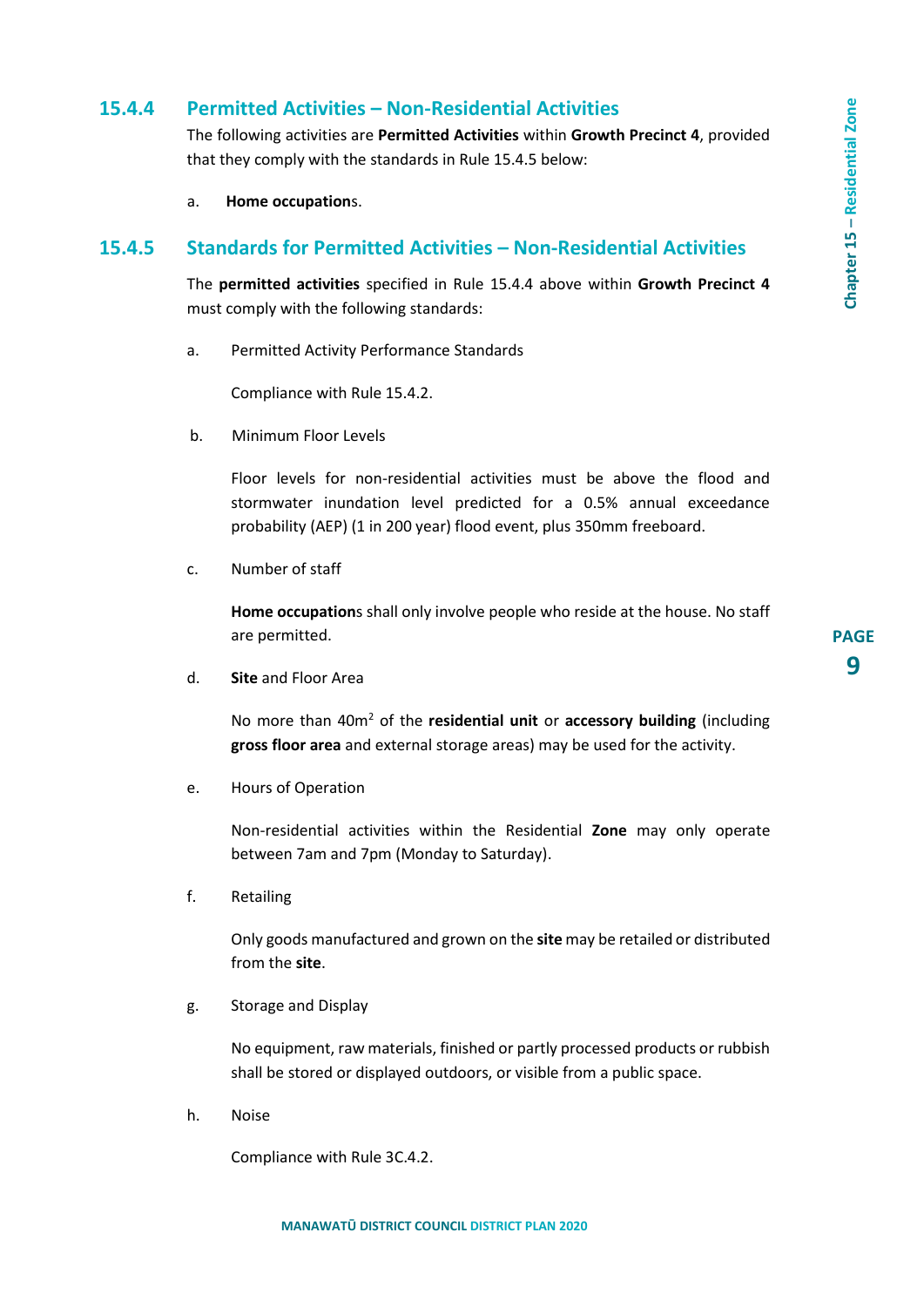# <span id="page-11-0"></span>**15.4.6 Permitted Activities – Recreation Activities**

The following activities are a Permitted Activity where undertaken by or on behalf of Manawatu District Council:

- a. Toilets and changing rooms (not including social facilities) less than 150m2 **gross floor area**
- b. Playing fields, gardens, lawns, children's play areas, walkways and cycleways
- c. Carparking areas
- d. **Earthworks** which comply with Rules 3D.4.1 and 3D.4.2.

Provided they comply with the following performance standards:

e. **Yard**s

A setback of 4.5m from all **site** boundaries.

f. **Height**

The maximum **height** for any **building** shall be 9m.

g. Noise

# **PAGE 10**

# Compliance with Rule 3C.4.2.

# <span id="page-11-1"></span>**15.4.7 Restricted Discretionary Activities – Activities Not Complying with Relevant Standards**

The following activities are **Restricted Discretionary Activities** within **Growth Precinct 4**:

a. Any permitted activity that does not comply with any of the relevant standards in Rules 15.4.2, 15.4.3, 15.4.5 or 15.4.6.

For these activities, the **Council** has restricted its discretion to considering the following matters:

- o The safe, efficient and integrated operation of the roading network
- o Location, design and appearance of the **residential unit** or **accessory building**
- o Residential character and **amenity values** including onsite amenity
- o Visual amenity **effect**s on adjoining residential properties and surrounding **streetscape**
- o Parking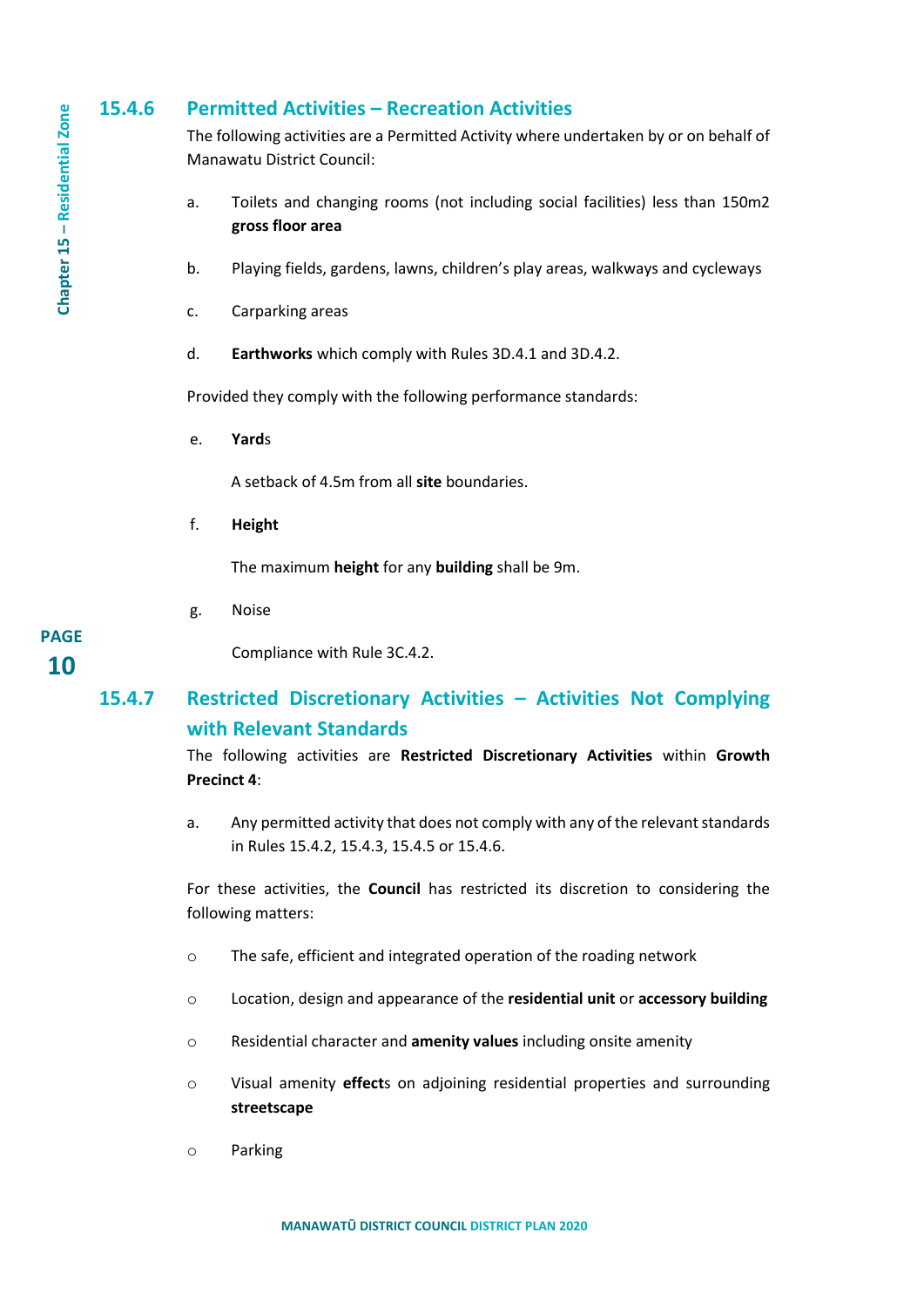- o Landscaping
- o Access
- o Noise
- o Fencing
- o **Council**'s **essential infrastructure**
- o Natural hazards including stormwater management.

In determining whether to grant a resource consent and what conditions to impose, the **Council** will, in addition to the objectives and policies of **Growth Precinct 4** and the Residential **Zone** and Chapter 3 District Wide Rules, assess any application in terms of the following assessment criteria:

- i. The degree of non-compliance with the particular performance standards that the proposal fails to meet.
- ii. Whether the application will result in any adverse **effect**s on the **amenity values** of neighbouring properties or the character of the Residential **Zone**.
- iii. DELETED NPS-UD 2020
- iv. The extent to which noise, hours of operation, and other environmental disturbance on surrounding residential neighbours can be avoided or mitigated.
- v. The extent to which additional traffic generated impacts on the safe and efficient operation of the roading network.
- vi. To ensure the activity is in character with or complementary to the surrounding residential neighbourhood.
- vii. Whether the proposed landscaping maintains or enhances the ambience and **amenity values** of the surrounding residential area.
- viii. The extent to which the **site** and **building** design mitigates any increase in peak stormwater run-off and peak stormwater flow due to the reduction in **permeable surface**s.
- ix. Whether the existing **Council essential infrastructure** network has sufficient capacity for the proposed development.
- x. The extent to which fencing enables passive surveillance onto public spaces.
- xi. The extent to which the dominance of fencing at the public interface is minimised.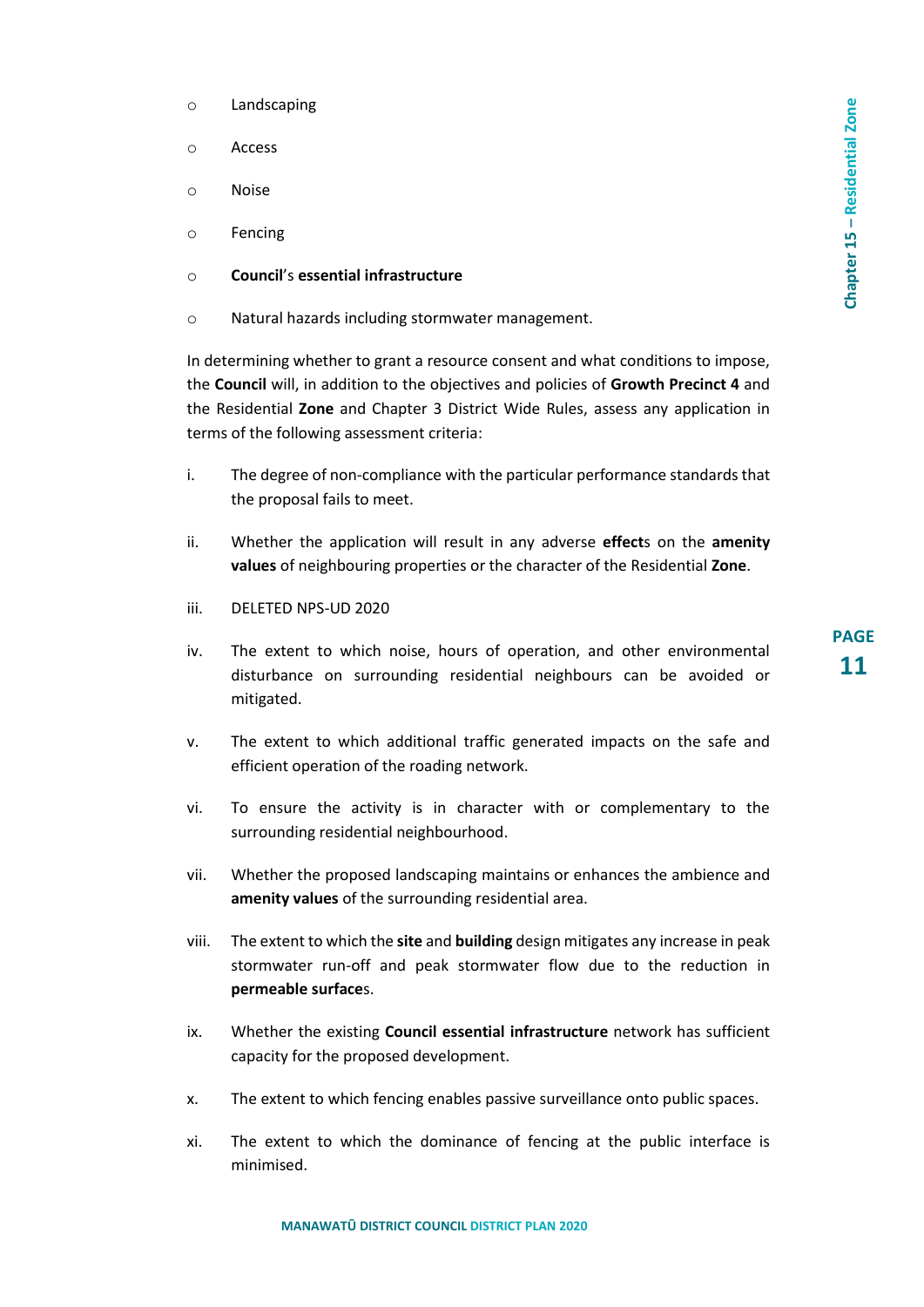# <span id="page-13-0"></span>**15.4.8 Restricted Discretionary Activities – Retirement Living and Multi-Unit Residential Development**

The following activities are **Restricted Discretionary Activities**:

a. Development involving 2 or more **residential unit**s on a **site**.

#### b. **Retirement village**.

For these activities, the **Council** has restricted its discretion to considering the following matters:

- o Amenity **effect**s on surrounding residential **environment** and **streetscape**
- o Design, scale and appearance of **building**s and structures
- o **Site** layout and access arrangements
- o Onsite landscaping
- o Privacy across boundaries and within the development
- o The safe and efficient operation of the roading networks, and internal circulation, parking, loading and manoeuvring areas
- o Residential character and **amenity values** including onsite amenity
	- o Lighting
	- o Access
	- o Natural hazards, including stormwater management

#### Performance Standards

#### a. **Site coverage**

A maximum **site coverage** of 40% applies to development of the **site**.

#### b. **Building** envelope

- i. Maximum **height** 9m.
- ii. All parts of a **building** must be contained within a 45 degree plane commencing at 2.8 metres above ground level inclined inwards at right angles in plan. See Figure 15.1 in Rule 15.4.2.
- iii. The **height** recession plane in condition b.ii above does not apply to:
	- a. Eaves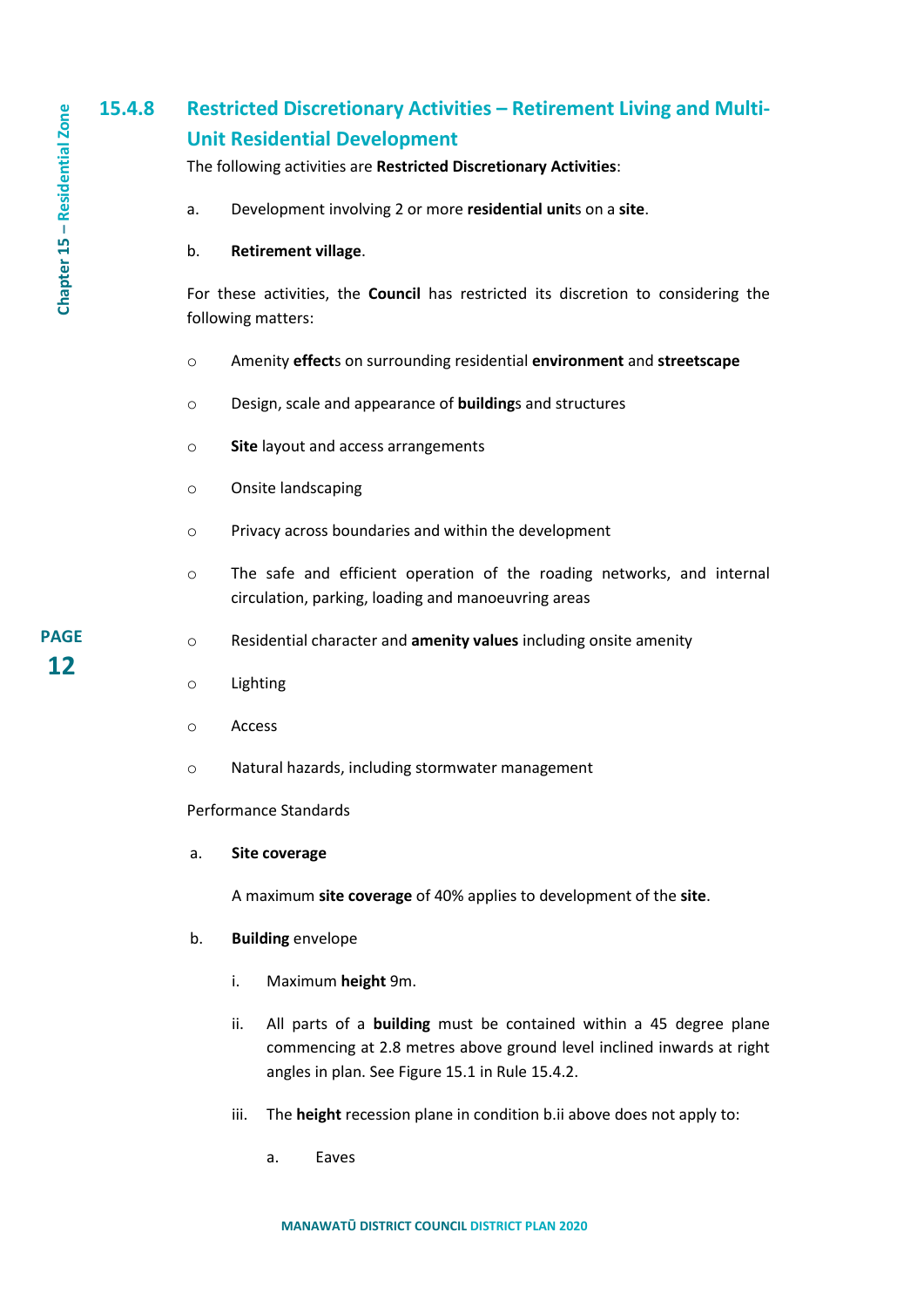- b. Solar panels and water heaters
- c. **Antenna**s, aerials or chimneys
- d. Gable roof ends, if the total area of that part of the **building** above the **height** recession plane does not exceed 1/3 of the gable end **height**.

#### c. **Yard**s

- i. The following **yard** setbacks apply to all **residential unit**s:
	- a. Front and rear setback: 3m.
	- b. Front opening garage: 6m.
	- c. Side boundary: 3m one side and 1.5m the other side.

Where the **residential unit** is on a corner **site**, one **road** frontage is to be nominated as the frontage.

- ii. The following **yard** setbacks apply to all **accessory building**s:
	- a. Side and rear boundary: 1.5m.
	- b. Between other **building**s on the **site**: 1m.
	- c. 3 metres from the boundary with any **road** unless it is a garage or carport facing the **road** and having direct access from the **road**, in which case the minimum separation distance shall be 6 metres.
- d. Outdoor **Living Court**
	- i. Each **residential unit** must be provided with a private outdoor **living court** within the **site** which can meet the following requirements:
		- a. At least 30m<sup>2</sup> in area that is free of driveways, parking spaces, **building**s and manoeuvring areas.
		- b. Is able to accommodate a circle of 4 metres in diameter
		- c. Is accessible directly from the **main living area** for a length of not less than 2 metres
		- d. Is orientated to the west, north or east of the **residential unit**.
- e. Separation distances between **residential unit**s and **building**s on the same **site**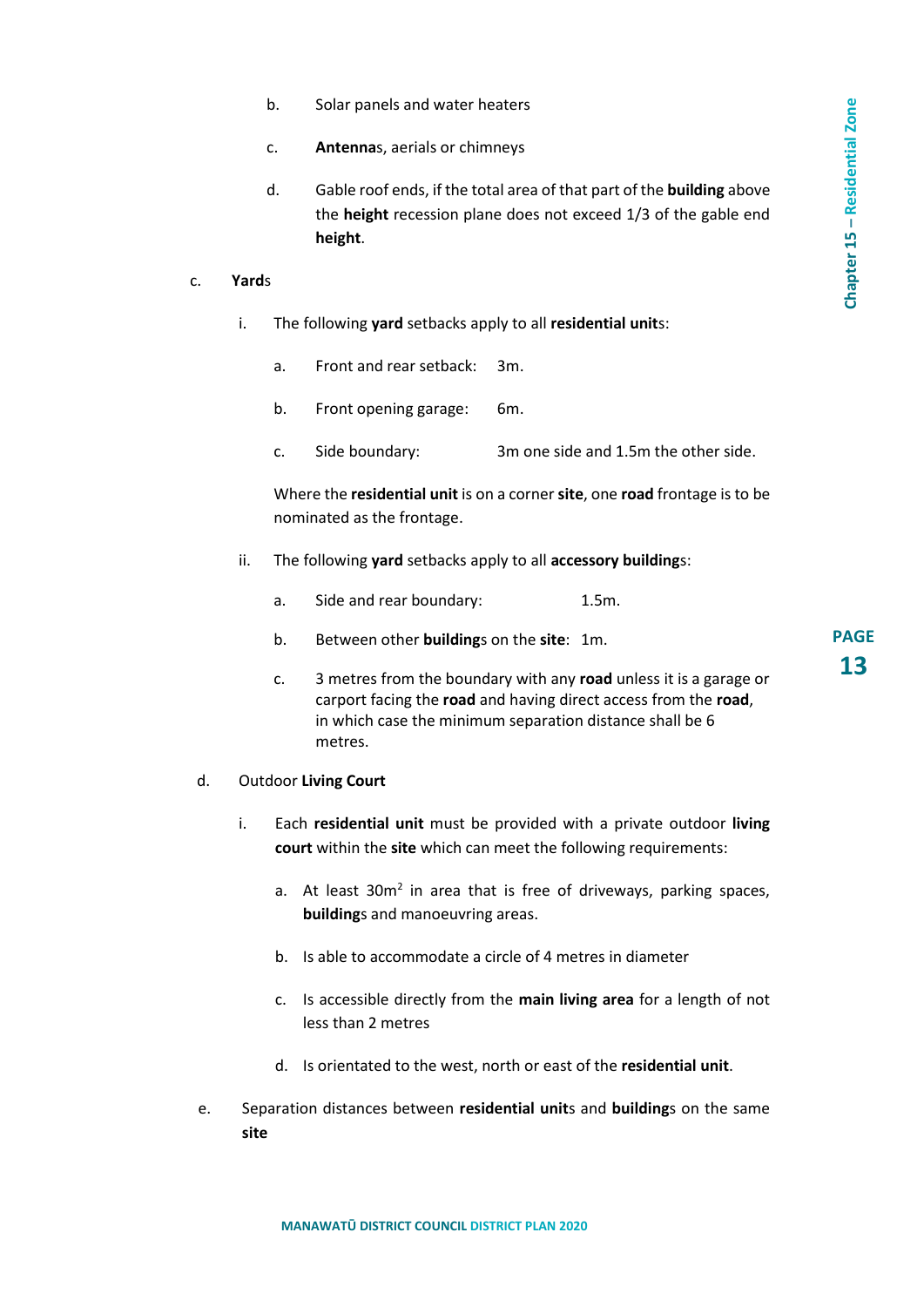- i. 1.8 metres between each **accessory building** serving separate **residential unit**s, except where the **accessory building** is joined by a common party wall.
- ii. 1 metre between an **accessory building** and a **residential unit**, except for **habitable room**s which must be 3m between an **accessory building** and a **residential unit**.
- iii. 1.5m between a **residential unit** and right of way or driveway.
- iv. 3m between **residential unit**, except where the **residential unit** is joined by a common party wall.
- f. Access

Compliance with Rule 3B.4.2. and **Council**'s Engineering Standards.

g. Parking

Compliance with Rule 3B.4.5.

h. Permeable surface

Compliance with Rule 15.4.2.h.

#### i. Lighting

All exterior lighting must not result in light spill to neighbouring properties.

j. Fencing

Compliance with Rule 15.4.2.l.

#### **Guidance Note:**

Refer also to the New Zealand Fire Service firefighting water supplies code of practice SNZ PAS 4509:2008. This Code identifies what is required for the Fire and Emergency New Zealand to have access to sufficient water for fire fighting purposes.

In determining whether to grant a resource consent and what conditions to impose, the **Council** will, in addition to the objectives and policies of **Growth Precinct 4** and the Residential **Zone** and Chapter 3 District Wide Rules, assess any application in terms of the following assessment criteria:

i. How new development relates to the patterns of the **height** and width of primary **building** forms, predominant roof types and pitches in the surrounding residential areas.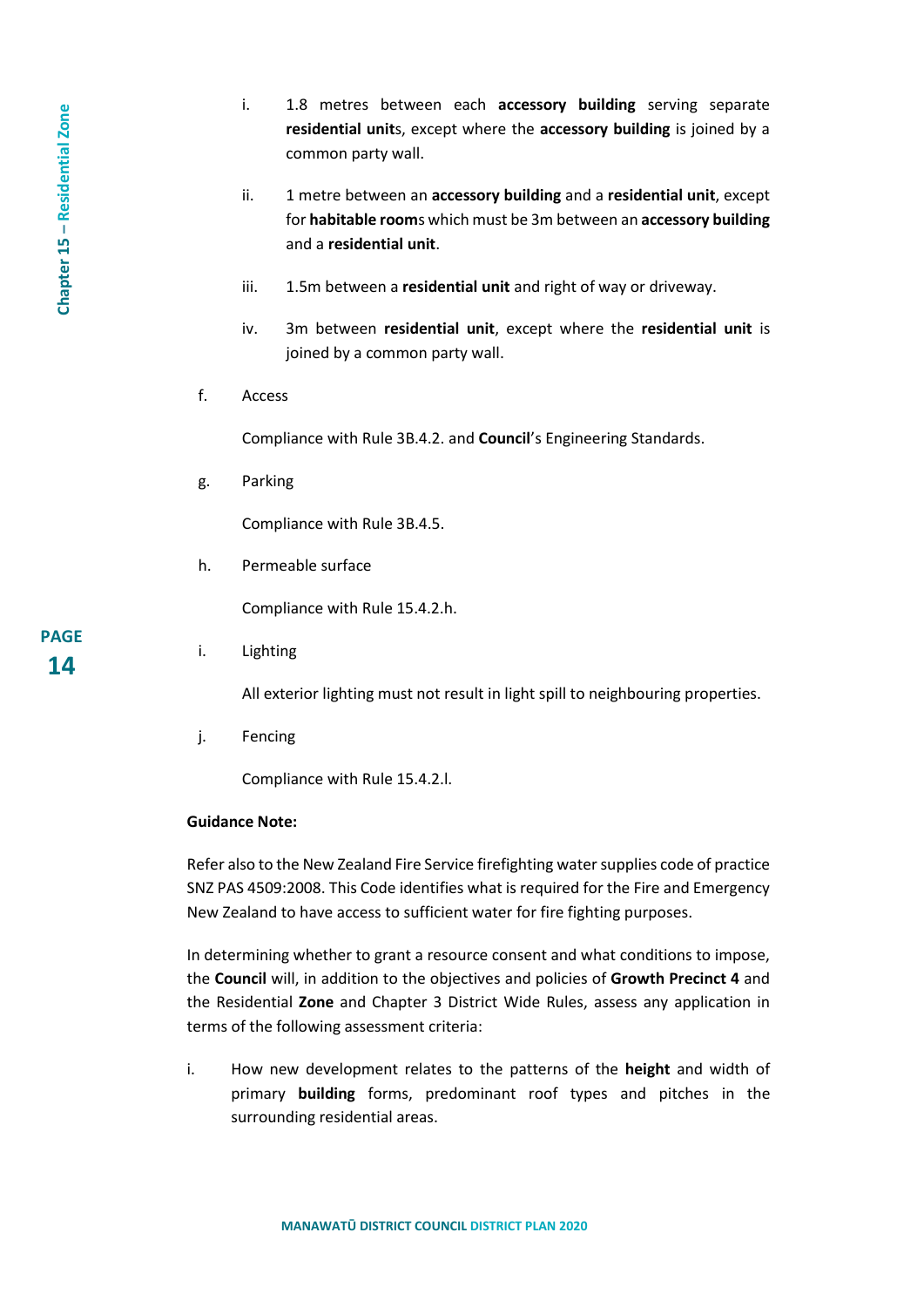- ii. The extent to which **building** materials are sympathetic to the surrounding residential **environment**.
- iii. Whether the development allows views of the street and communal spaces within the development, including views of outdoor carparking spaces from the **residential unit**.
- iv. The extent to which significant planting and trees are retained, and neighbourhood amenity character is reinforced with the type and species of new planting.
- v. The degree to which fences are sufficiently low to provide for visual connection between the **residential unit** and street and allow safe vehicle access across the footpath.
- vi. The degree to which carports and garages are visually compatible with and of a similar standard to the development as a whole.
- vii. The degree to which large, highly visible retaining walls are avoided or screened with appropriate planting.
- viii. Whether the **site** and **building** design mitigates any increase in peak stormwater run-off and peak stormwater flow due to the reduction in **permeable surface**s.
- ix. Whether the proposal is consistent with **Council**'s Engineering Standards.
- x. The extent to which the proposal provides each **residential unit** with reasonable visual privacy and daylight.

## <span id="page-16-0"></span>**15.4.9 Discretionary – activities not provided for**

The following activities are **Discretionary Activities** within **Growth Precinct 4**:

- a. Any **residential activity** not otherwise specified as Permitted, Restricted Discretionary or Non-Complying Activity, or is not specifically provided for in this Plan.
- b. Any commercial or non-**residential activity** that is not otherwise specified as Permitted, Restricted Discretionary or Non-Complying Activity.

Performance Standard for commercial and non-residential activities

- a. The following information must be submitted to **Council** on lodgement of an application under this rule for commercial and non-residential activities:
	- i. A noise **effect**s assessment prepared by a suitably qualified acoustic expert; and